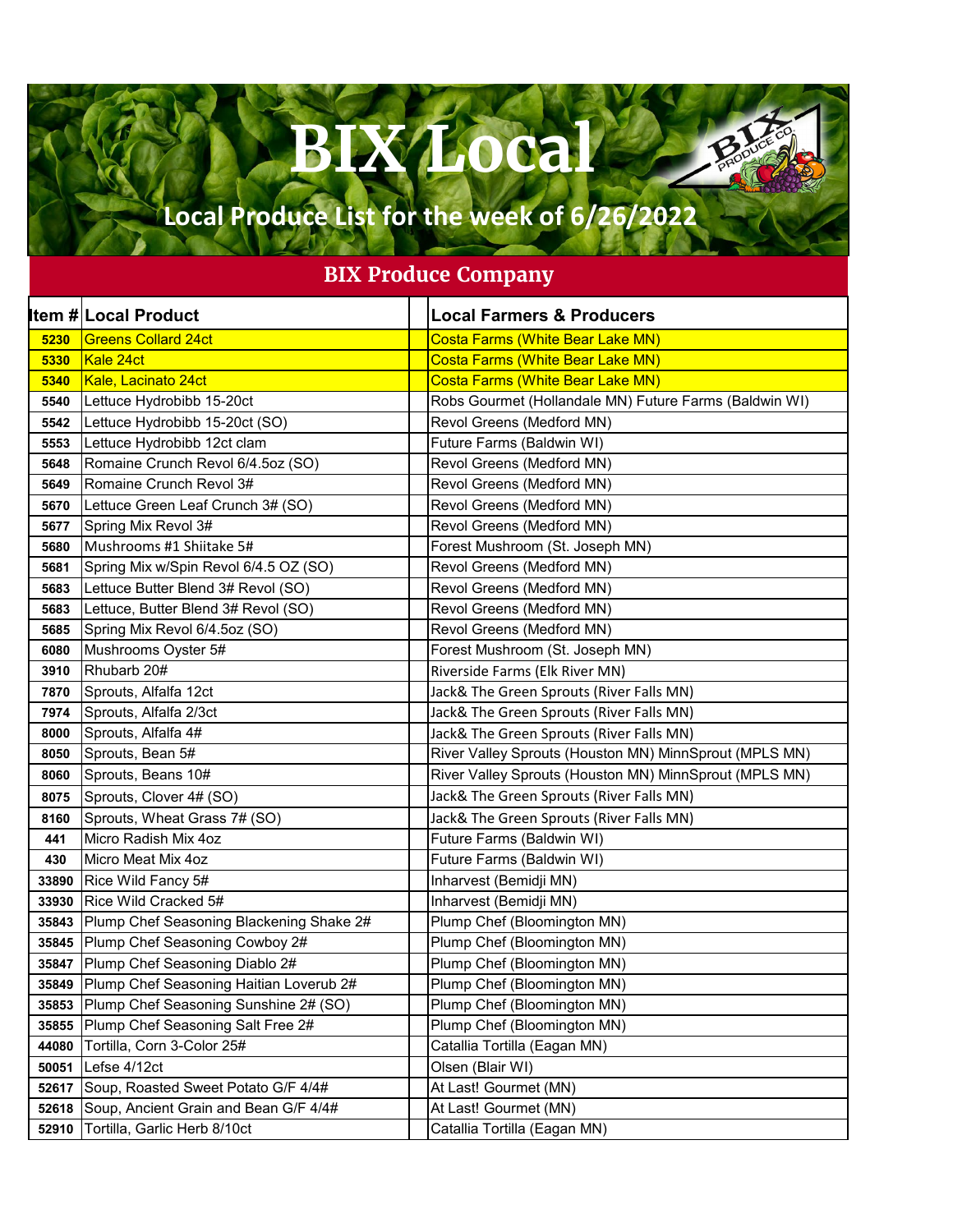| 53100 | Tortilla, Cheesy Jalapeno 6/12ct (SO)          | Catallia Tortilla (Eagan MN)               |
|-------|------------------------------------------------|--------------------------------------------|
| 53347 | Ruth's American Crumble 6/2#                   | Ruth's Vegetarian Gourmet (Two Harbors MN) |
| 53348 | Ruth's Homestyle Veggie Balls 6/2#             | Ruth's Vegetarian Gourmet (Two Harbors MN) |
| 53349 | Ruth's Sunflower Patties 6/2#                  | Ruth's Vegetarian Gourmet (Two Harbors MN) |
| 61200 | Flour, Buckwheat 25#                           | Swany Flour (Freeport MN)                  |
| 61240 | Flour, Rye 50#                                 | Swany Flour (Freeport MN)                  |
| 61270 | Flour, "Organic" White 50# (SO)                | Swany (Freeport MN)                        |
| 61320 | Flour, Whole Wheat 50#                         | Swany (Freeport MN)                        |
| 61290 | Flour, "Organic" Whole Wheat 50#               | Swany (Freeport MN)                        |
| 61270 | Flour, "Organic" White                         | Swany Flour (Freeport MN)                  |
| 61280 | Flour, Swany Unbleached White 50#              | Swany Flour (Freeport MN)                  |
| 80190 | Cheese, Blue Crumble "Amablu" 2/2#             | Faribault Dairy (Faribault MN)             |
| 80195 | Cheese, Blue Wheel "Amablu" 5#                 | Faribault Dairy (Faribault MN)             |
| 80198 | Cheese, Blue Wheel "St Pete's" 6#              | Faribault Dairy (Faribault MN)             |
| 83001 | Cheese, Gouda Cherubic 2/5#                    | Faribault Dairy (Faribault MN)             |
| 82811 | Cheese, Amablu Gorgonzola 2/6#                 | Faribault Dairy (Faribault MN)             |
| 80250 | Cheese, Antonella Garlic Veg & Basil 2/2.5#    | Blaser's (Ellsworth WI)                    |
| 80255 | Cheese, Antonella Garlic/Tomato Basil 2/2.5#   | Blaser's (Ellsworth WI)                    |
| 80262 | Cheese, Antonella Sundried Tomato/Basil 2/2.5# | Blaser's (Ellsworth WI)                    |
| 80265 | Cheese, Antonella Garlic Chive/Dill 2/2.5#     | Blaser's (Ellsworth WI)                    |
| 80275 | Cheese, Antonella Pepperoni/Marina 2/2.5#      | Blaser's (Ellsworth WI)                    |
| 80450 | Cheese, Blue Smoked, Wheel 6#                  | Salemville (Lavalle WI)                    |
| 80842 | Cheese, Buffalo Wing 5#                        | Blaser's (Ellsworth WI)                    |
| 80845 | Cheese, Burrata 6/1#                           | Belgioioso (Green Bay WI)                  |
| 81080 | Cheese, Cheddar Mild 5#                        | Blaser's (Ellsworth WI)                    |
| 81160 | Cheese, Cheddar Sharp 5#                       | Blaser's (Ellsworth WI)                    |
| 81380 | Cheese, Cheddar Smoked Bacon 5#                | Blaser's (Ellsworth WI)                    |
| 81405 | Cheese, Cheddar Smoked 5#                      | Blaser's (Ellsworth WI)                    |
| 81801 | Cheese, Chevre Goat Blueberry 12/4oz           | Stickney Hill (Rockville MN)               |
| 81840 | Cheese, Chevre Goat 4#                         | Stickney Hill (Rockville MN)               |
| 81850 | Cheese, Chevre Goat Crumbles 2/2#              | Stickney Hill (Rockville MN)               |
| 81851 | Cheese, Chevre Goat Crumbles 2#                | Stickney Hill (Rockville MN)               |
| 82490 | Cheese, Curds White 5#                         | Blaser's (Ellsworth WI)                    |
| 82491 | Cheese, Curds White 24/2oz (SO)                | Blaser's (Ellsworth WI)                    |
| 82489 | Cheese, Curds White 6/5#                       | Blaser's (Ellsworth WI)                    |
| 82492 | Cheese, Curds Cajun 2/5#                       | Blaser's (Ellsworth WI)                    |
| 82495 | Cheese, Demarcotte, Cranberry/Chipolte         | Blaser's (Ellsworth WI)                    |
| 82500 | Cheese, Demarcotte, Kalamata Olive 2/2.5#      | Blaser's (Ellsworth WI)                    |
| 82750 | Cheese, Creamy Gorgonzola                      | Belgioioso (Green Bay WI)                  |
| 82810 | Cheese, Gorgonzola, Wheel                      | <b>Black River (Willard WI)</b>            |
| 83010 | Cheese, Gouda w/Chipotle                       | Eichten's (Center City MN)                 |
| 83015 | Cheese, Gouda St Mary's s/o                    | Caves of Faribault (Faribault MN)          |
| 83050 | Cheese, Habanero/Ghost Pepper                  | Blaser's (Comstock WI)                     |
| 83279 | Cheese, Mascarpone 4/5#                        | Belgioioso (Green Bay WI)                  |
| 83280 | Cheese, Mascarpone 5#                          | Belgioioso (Green Bay WI)                  |
| 83400 | Cheese, Monterey Jack 5#                       | Blaser's (Ellsworth WI)                    |
| 83410 | Cheese, Monterey Jack Apple Cinnamon 5#        | Blaser's (Ellsworth WI)                    |
| 83590 | Cheese, Mozzarella Ciliegine 2/3#              | Belgioioso (Green Bay WI)                  |
| 83600 | Cheese, Mozzarella Fresh Curd 10# (SO)         | Belgioioso (Green Bay WI)                  |
| 83710 | Cheese, Mozzarella Perlini 2/3# (SO)           | Belgioioso (Green Bay WI)                  |
| 83939 | Cheese, Mozzarella Fresh Logs 6/2#             | Belgioioso (Green Bay WI)                  |